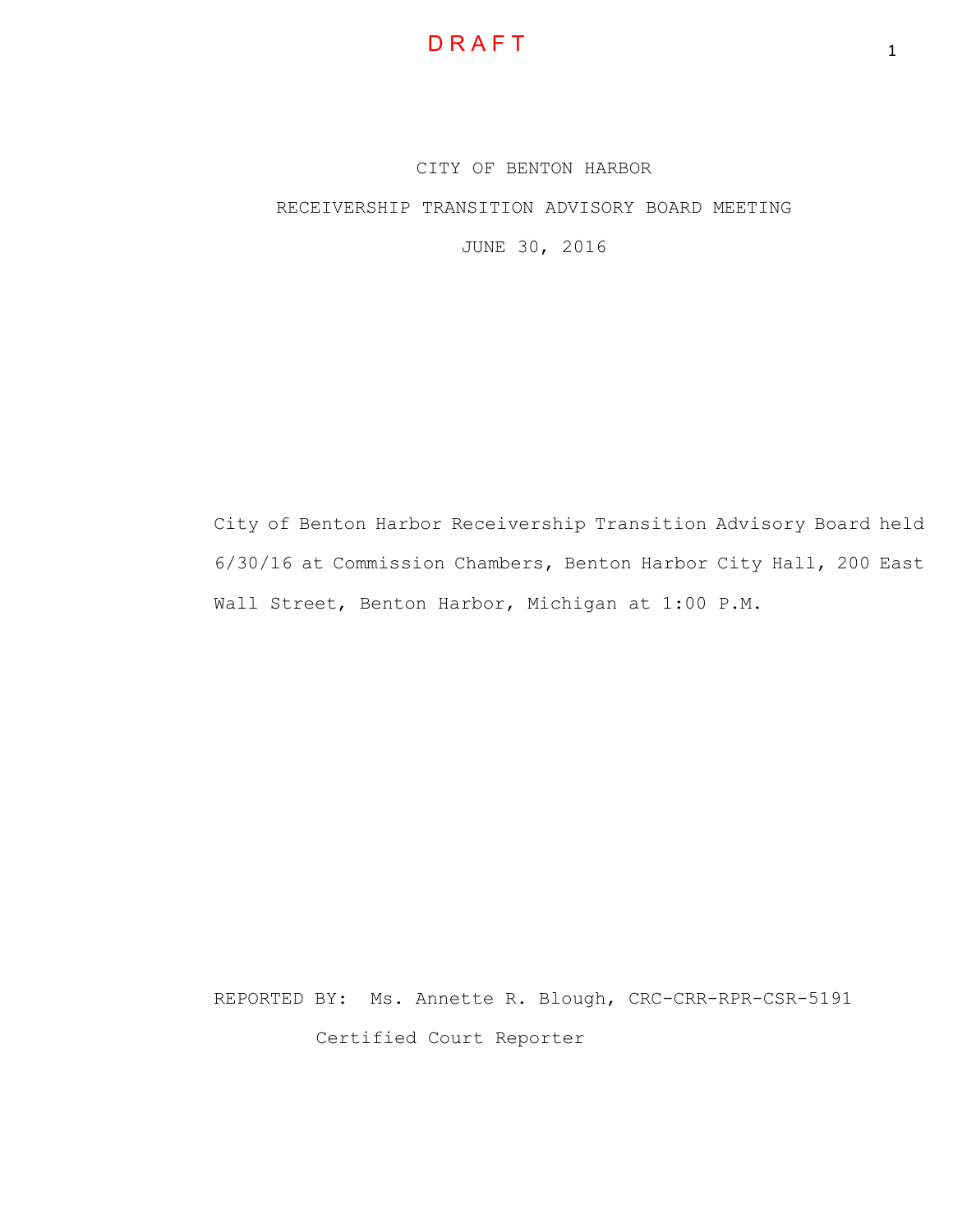## **D R A F T**

#### BOARD MEMBERS:

- MS. KATHRYN DEBIEN (Chairwoman)
- MS. SHARON HUNT
- MR. BRET WITKOWSKI
- MR. MARVIN RAGLON
- MR. ERIC CLINE

#### TREASURY STAFF:

- MR. ROBERT WIDIGAN
- MS. DEANNA HUDSON

#### BENTON HARBOR STAFF:

- MR. DARWIN WATSON (City Manager)
- MS. RHONDA HILDEBRAND
- MS. DEB ROMANESCHI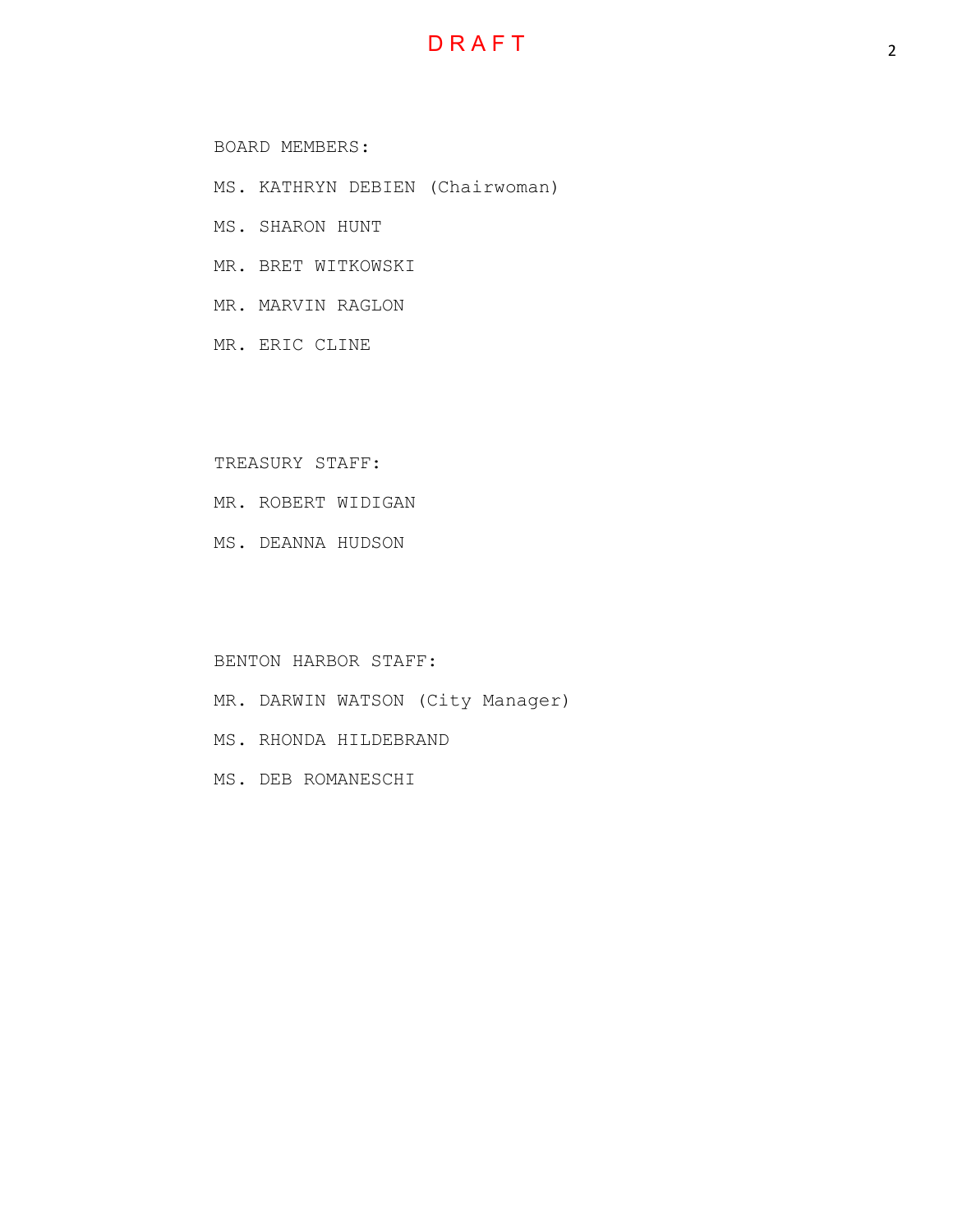Benton Harbor, Michigan

Thursday, June 30, 2016 - 1:00 p.m.

MS. DEBIEN: I would like to call to order the June 30th Meeting of the Receivership Transition Advisory Board for the City of Benton Harbor and we will start with roll call.

MR. CLINE: Kathy Debien?

MS. DEBIEN: Here.

MR. CLINE: Bret Witkowski?

MR. WITKOWSKI: Here.

MR. CLINE: Marvin Raglon?

MR. RAGLON: Here.

MR. CLINE: Sharon Hunt?

MS. HUNT: Here.

MR. CLINE: You have a quorum.

MS. DEBIEN: Anyone from the public that wishes to speak during public comment, there is a-sign up sheet that must be signed right here in front.

Approval of the agenda. I motion to approve the agenda for the April 27, 2016 Receivership Transition Advisory Board Meeting.

> MR. WITKOWSKI: You are making a motion? MS. DEBIEN: Entertain a motion. MR. WITKOWSKI: I second the motion. MS. DEBIEN: All those in favor? MR. RAGLON: Aye.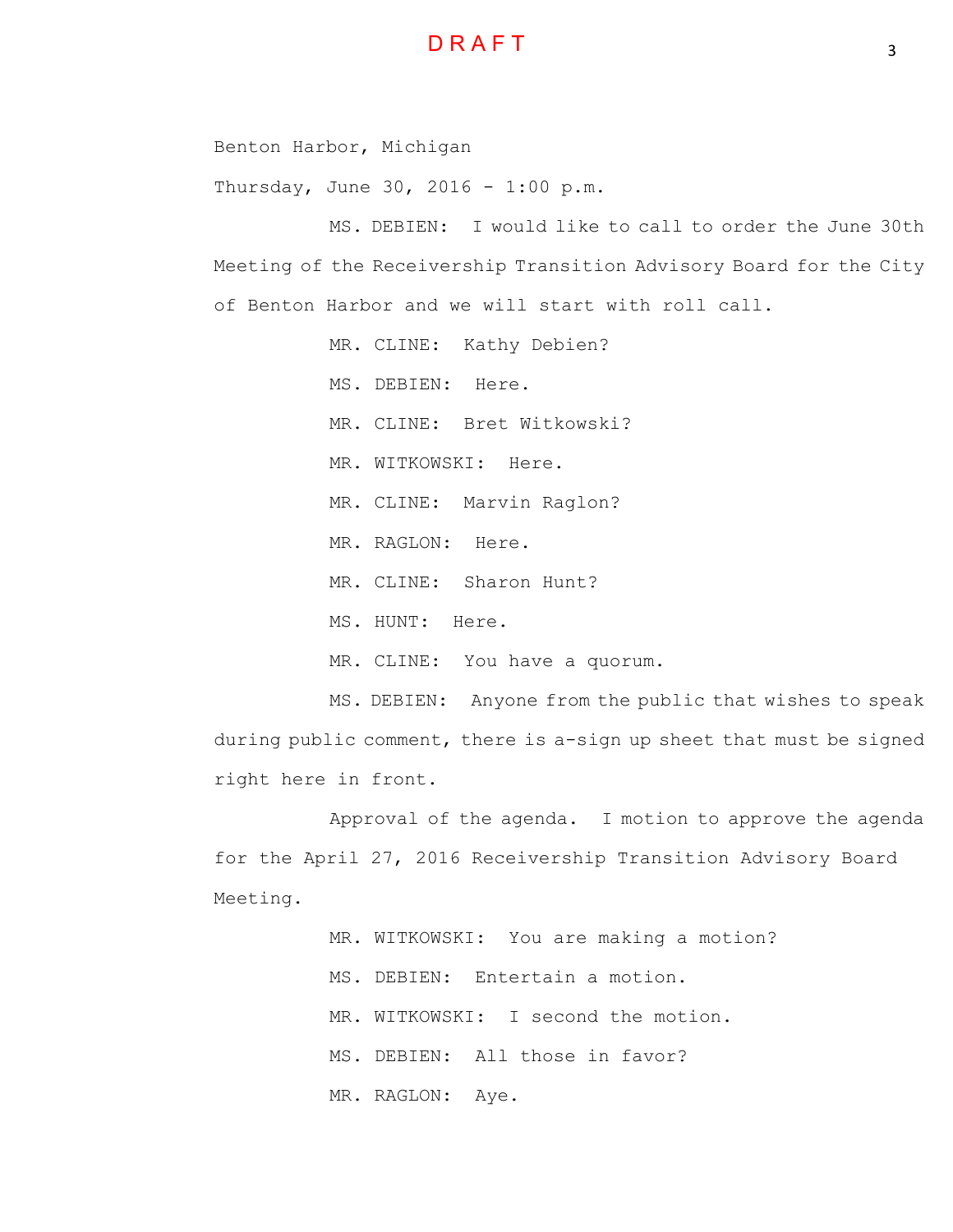

MS. HUNT: Aye.

MR. WITKOWSKI: Aye.

MS. DEBIEN: Aye.

And next on the agenda the approval of the RTAB minutes for the April 27, 2016 Receivership Transition Advisory Board Meeting. I'll entertain a motion.

MR. WITKOWSKI: I'll make that motion.

MS. HUNT: I second.

MS. DEBIEN: All those in favor?

MR. RAGLON: Aye.

MS. HUNT: Aye.

MR. WITKOWSKI: Aye.

MS. DEBIEN: Aye.

Being we have no old business, we are going to move to the new business.

We had four regular meetings of the City Commission. I will entertain a motion to approve the Resolutions from the April 18, 2016 meeting; the May 2nd, 2016 meeting; the May 16, 2016 meeting; and the June 6th, 2016 meeting.

MR. RAGLON: Make a motion that we approve those meetings as outlined.

> MS. HUNT: I second. MS. DEBIEN: All in favor? MR. RAGLON: Aye. MS. HUNT: Aye.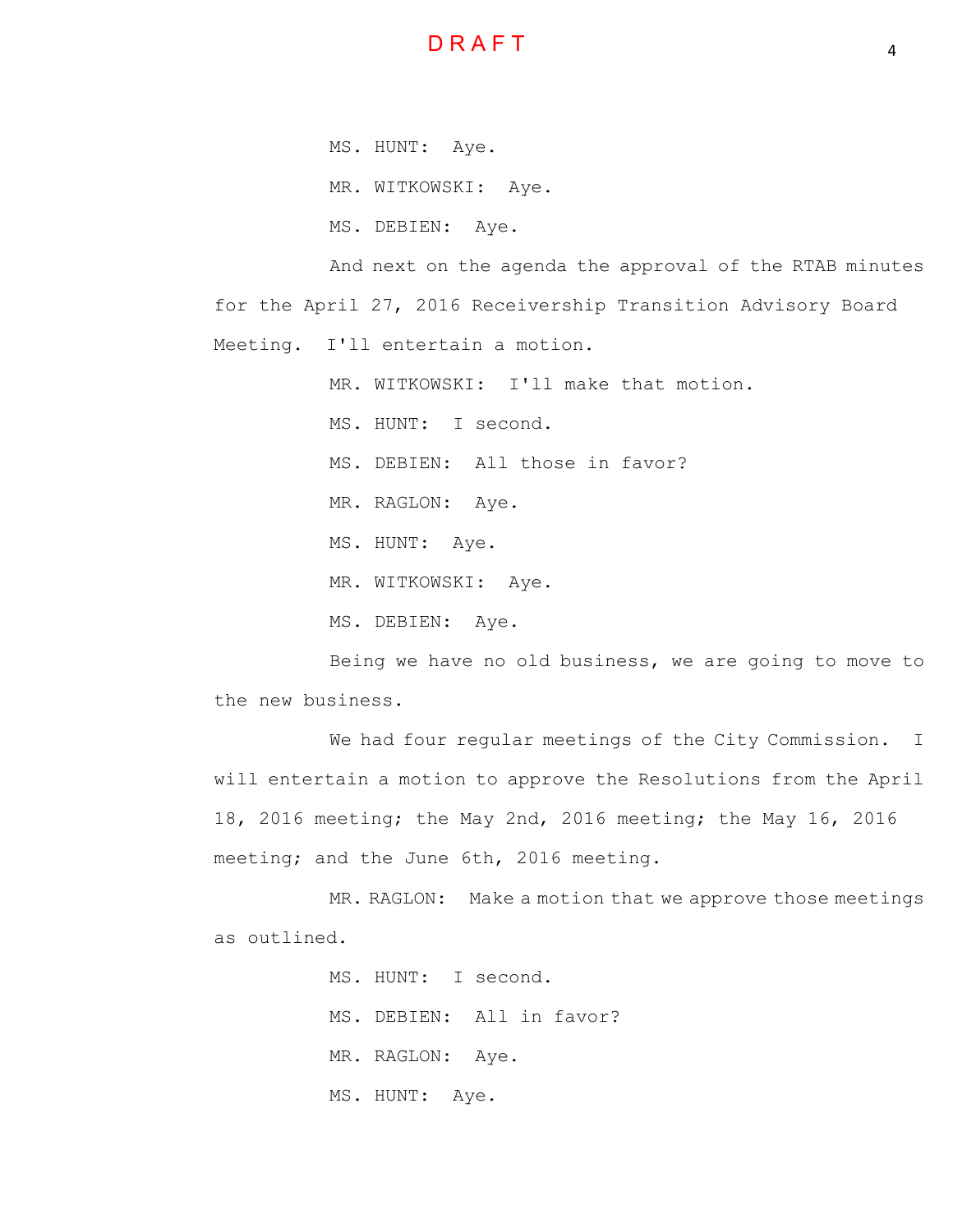

MR. WITKOWSKI: Aye.

MS. DEBIEN: Aye.

Next on the agenda are the City Manager items.

We have four items that occurred outside -- during a Council meeting outside the normal review period for today's board meeting. The City Manager's request to bring these items forward for early review is merited.

Mr. Watson, will you please provide a summary of the fiscal year 2016-17 budget approval?

MR. WATSON: Thank you. From the standpoint of the 2016-2017 budget, we put together the budget for approval from the City Council, which was passed and approved on the 20th and I do believe of June and really the basis of it, nothing much changed.

The biggest highlight in it is that we are getting some grant dollars in that we will then -- that are being put together for specific purposes. One is a water main project we have. The other one is reassessment of the City properties, that is going to go forward, start this year; but for the most part everything stayed the same.

So if there is any questions that the RTAB has relative to it, it's really kind of the same budget as last year with a little bit more increase in revenue from the standpoint of the grants that will be infused in there.

MR. WITKOWSKI: And grants mainly used for the water meters or the saw grant?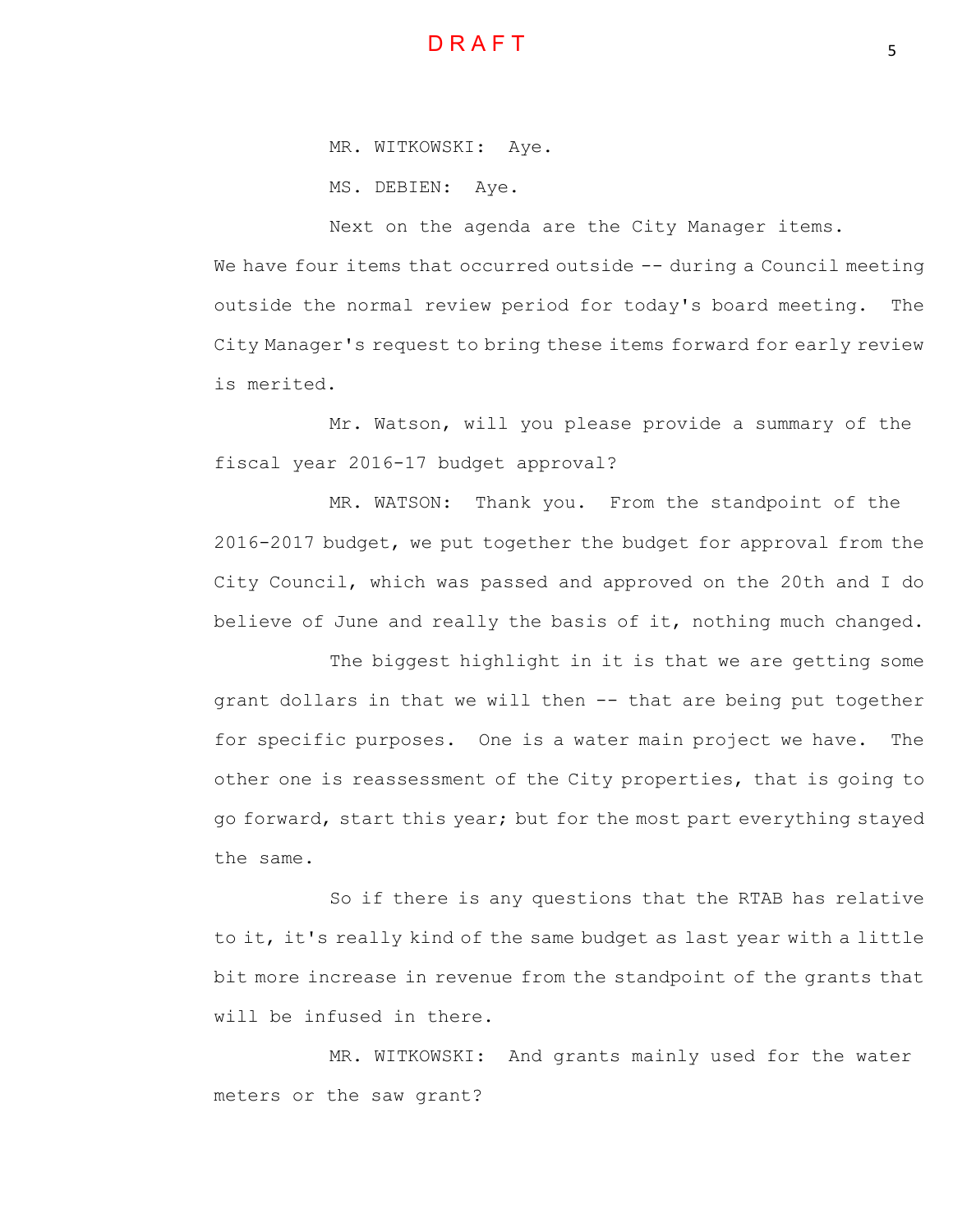MR. WATSON: The saw grant is water meter related. The FBCDT grant is related to property reassessment as well as the two water main projects, one that is going to be on Clay Street and the other one that's on Pavone. And the Pavone is a looping and the Clay Street is a replacement. And then also purchasing cameras for the public safety department. So those allocations have been put in and they are for specific purposes, so those dollars are reflected in the revenue from the grant side; but a correlating expenditure in the actual departments for those activities.

MR. WITKOWSKI: The streets being redone and water mains?

MR. WATSON: Yes, that is part of it.

MS. DEBIEN: Entertain a motion to approve the fiscal year 2016-17 budget.

MR. WITKOWSKI: I'll make that motion.

MR. RAGLON: I'll second it.

MS. DEBIEN: All those in favor?

MR. RAGLON: Aye.

MS. HUNT: Aye.

MR. WITKOWSKI: Aye.

MS. DEBIEN: Aye.

Mr. Watson, would you like to explain the fiscal year 2015-16 budget amendment?

MR. WATSON: For budget 2016 and '17 in the budgeting act, we saw some issues with where we anticipated revenues to come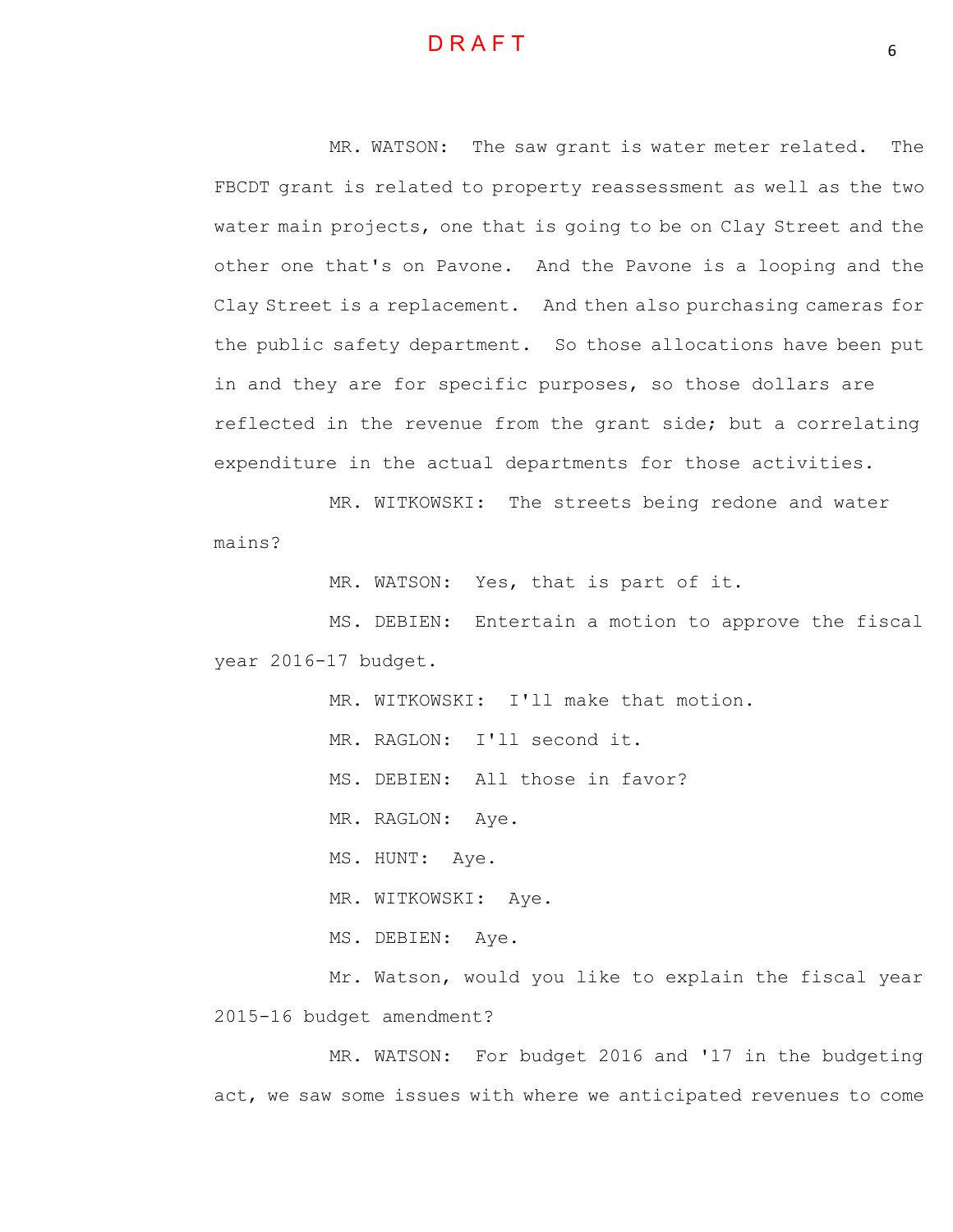in a little bit higher, they came in a little bit less. And so the major adjustments, and we had some -- we had a little bit less money in taxes, but one of the main things that we had to do, and there was a shortfall in the community development block grant, and the reason for that is the eligibility of the summer workers that work out at Jean Klock Park, it's about \$50,000; that is, we didn't get a definite answer on for -- from HUD as to is it eligible and it had been allocated into CBG, so we had to move those dollars into the general fund. And so now, with that move, that made the CBG budget over by \$50,000, so we had to transfer back money to that, for that purpose.

MR. RAGLON: To offset?

MR. WATSON: To offset it, so that is the real big thing in the adjustments. And also some overruns in I want to say finance was one because of it. We had the -- we had the transition -- we have a new finance director and we utilized Plante Moran and those costs came in a little bit more on the salaries on the professional services side so we all said the professional services by reduction in the salary so we just moved the money in that line item. But it did not affect the bottom line of the anticipated surplus as well as the overall revenues and expenditures for the City.

MR. WITKOWSKI: When we charge back through my office for collected taxes and unclaimed properties, does that come off the property tax revenue?

MR. WATSON: We have a separated judgment for you.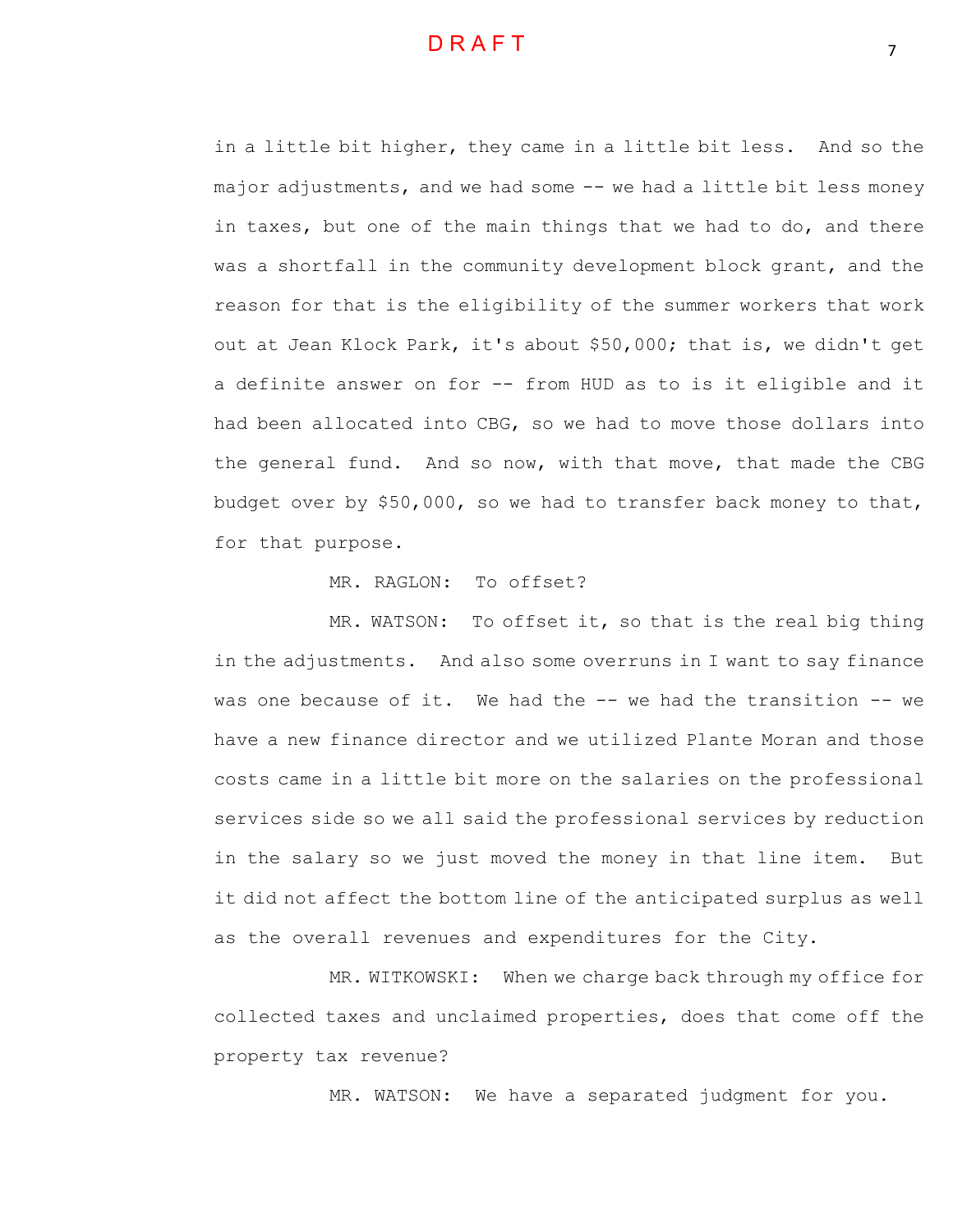

MR. WITKOWSKI: Yes.

MR. WATSON: You are special.

MR. WITKOWSKI: Not because of the money.

MR. WATSON: I understand, but anticipating because in years past there has been no dollar amount set aside for charge backs and it kind of caught us off guard as you very well know. So what we've started doing in our budget is we have allocated dollars based on historical data for specific -- for charge backs so that we can then go ahead and pay them and if there are some that come in a little bit higher in some years we have to make adjustments through budget amendments as well.

MR. WITKOWSKI: Your office has done great with that, with our office, and night and day compared to what it used to be.

MR. WATSON: Thank you.

MS. DEBIEN: I'll entertain a motion to approve the fiscal year 2016-17 budget amendment.

MR. WITKOWSKI: So moved.

MS. HUNT: Second.

MS. DEBIEN: All those in favor?

MR. RAGLON: Aye.

MS. HUNT: Aye.

MR. WITKOWSKI: Aye.

MS. DEBIEN: Aye.

The next item is a contract with I'm not sure.

MR. WATSON: Civitas.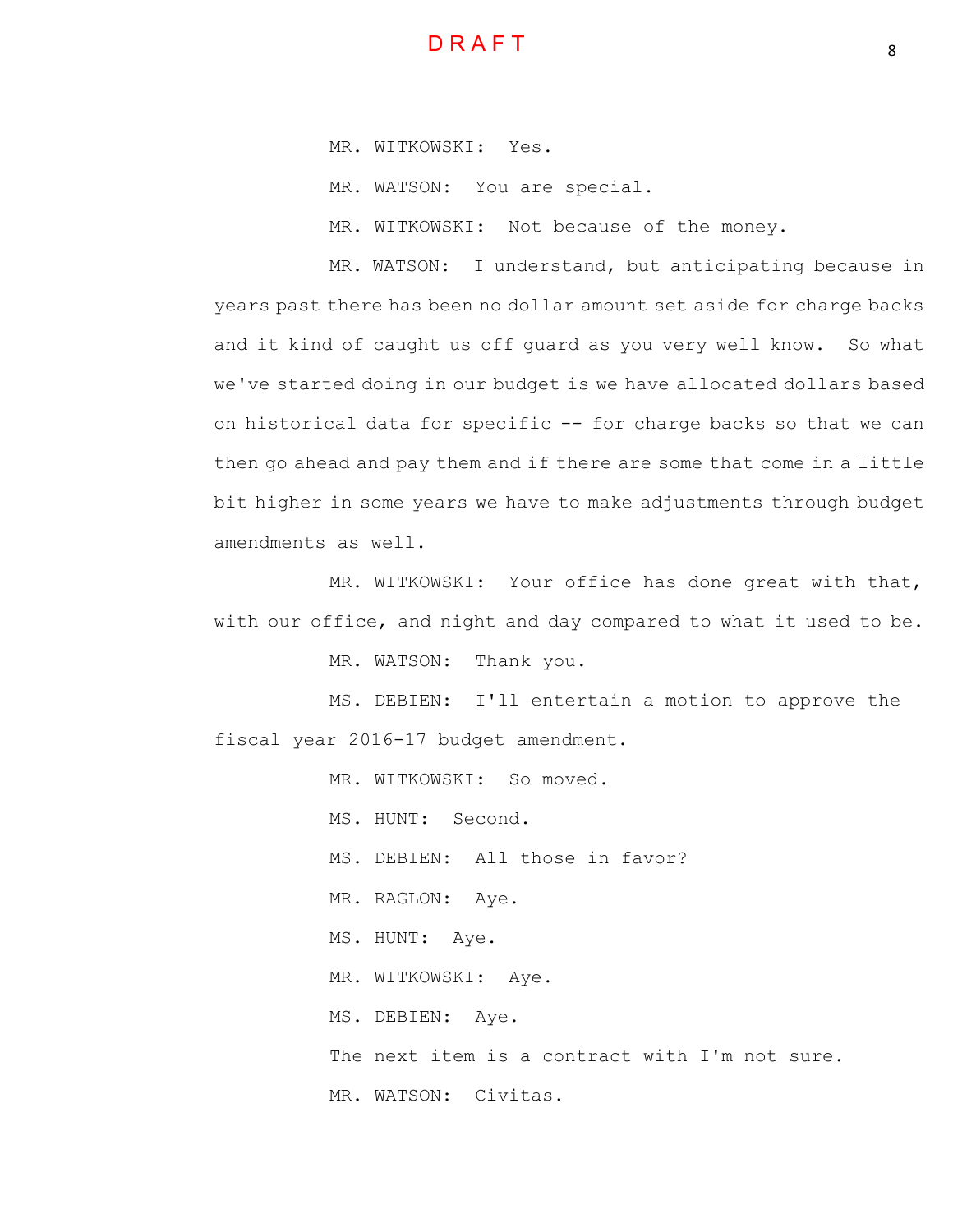MS. DEBIEN: Civitas. Can you please provide a summary? MR. WATSON: We have -- as a timely committee, the City

of Benton Harbor gets and receives dollars from the Federal Government through the community development block grant dollars is what that is. We have to prepare a report, I'm sorry, a plan. There is a consolidated plan that's almost similar to the master plan that says what we're going to attenuate to from the standpoint of low to moderate income and housing and things of that nature to build the community. So that five-year plan is due to be done this year as well as your annual action plans, which are annual plans that tell you how you're going to achieve the goals you set in that plan.

So we have to prepare an annual plan as well as update the consolidated plan. And also it's time to look at our citizen participation plan, which is how you get the citizens engaged through public hearings and things of that nature to kind of drive the plan.

So we have had challenges filling the position of community development director and so we had to go out to a third-party to get this done, so we put out an RFP. There were two submittals. There were three city employees who served on the panel to basically grade this and score it and the recommendation was made for Civitas who has -- who is out of South or North Carolina, but they have -- South Carolina, so they have a history of being -- of doing these activities for various communities.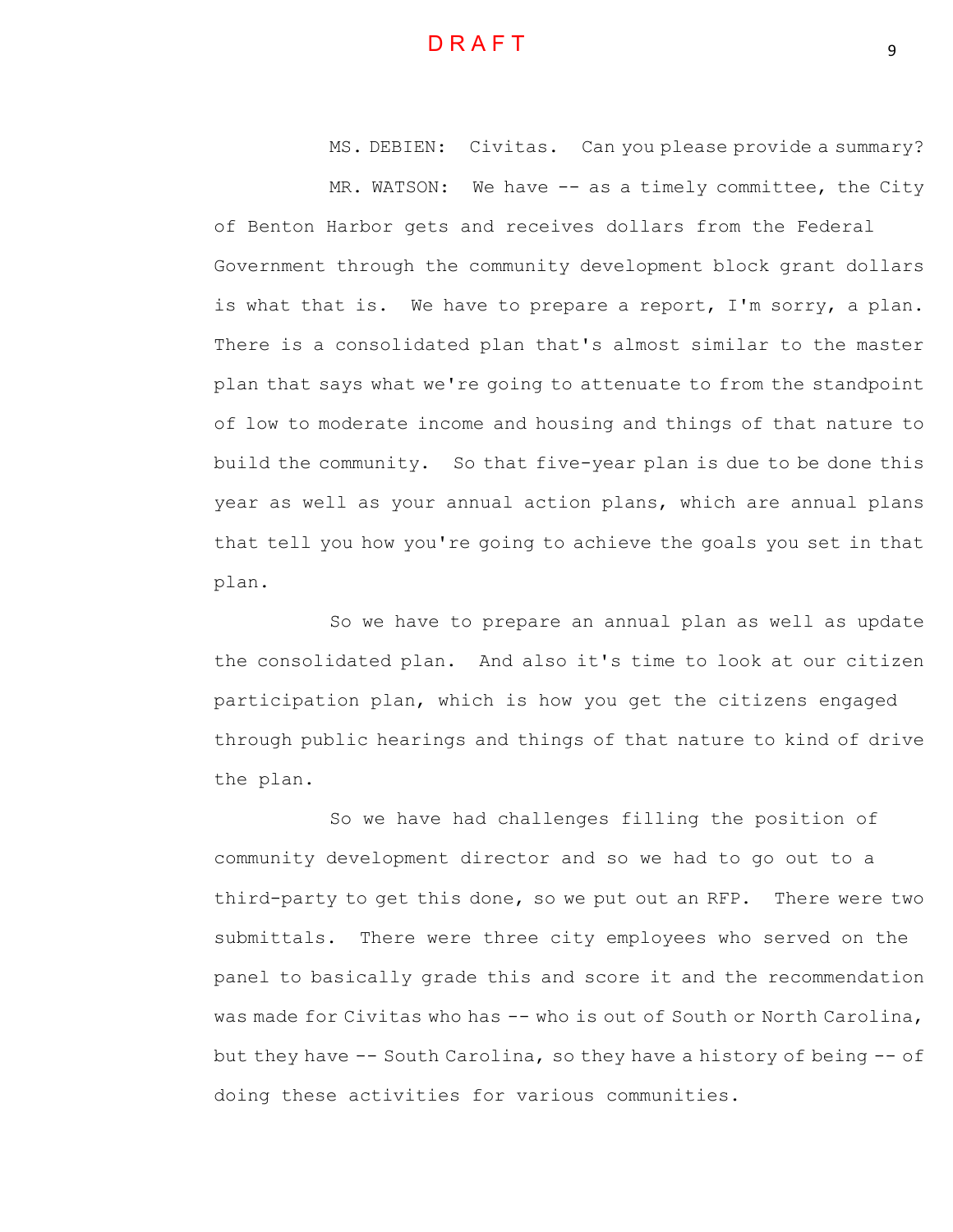

So that was a recommendation and the Commission passed it on the 22nd -- May 20th of this month, and we are asking for your consideration to go forward so we can move forward and get it done. We are kind of on a tight timeline with this as well.

MR. WITKOWSKI: I'll make a motion to support that.

MS. HUNT: I second.

MS. DEBIEN: All those in favor?

MR. RAGLON: Aye.

MS. HUNT: Aye.

MR. WITKOWSKI: Aye.

MS. DEBIEN: Aye.

Next item, contract with Hometown Heating for HVAC system repairs.

MR. WATSON: Thank you. That one we have in our public safety facility which is attached to this building. There is a -- it's a briefing room. It used to be called the supply room when we had strictly police officers. That facility or that area of the building has had -- the air and heating have not worked in several years. We have -- we got a quote. We went out and got quotes and Hometown Heating came in with the lower -- lowest quote. We thought we could repair it, but it's the geothermal system and these are heat source units, so each room in the building has its own unit. This one has to be repaired -- I mean, has to be replaced, I'm sorry. And so we are asking that this be moved forward for approval from the RTAB to get it done because this is where the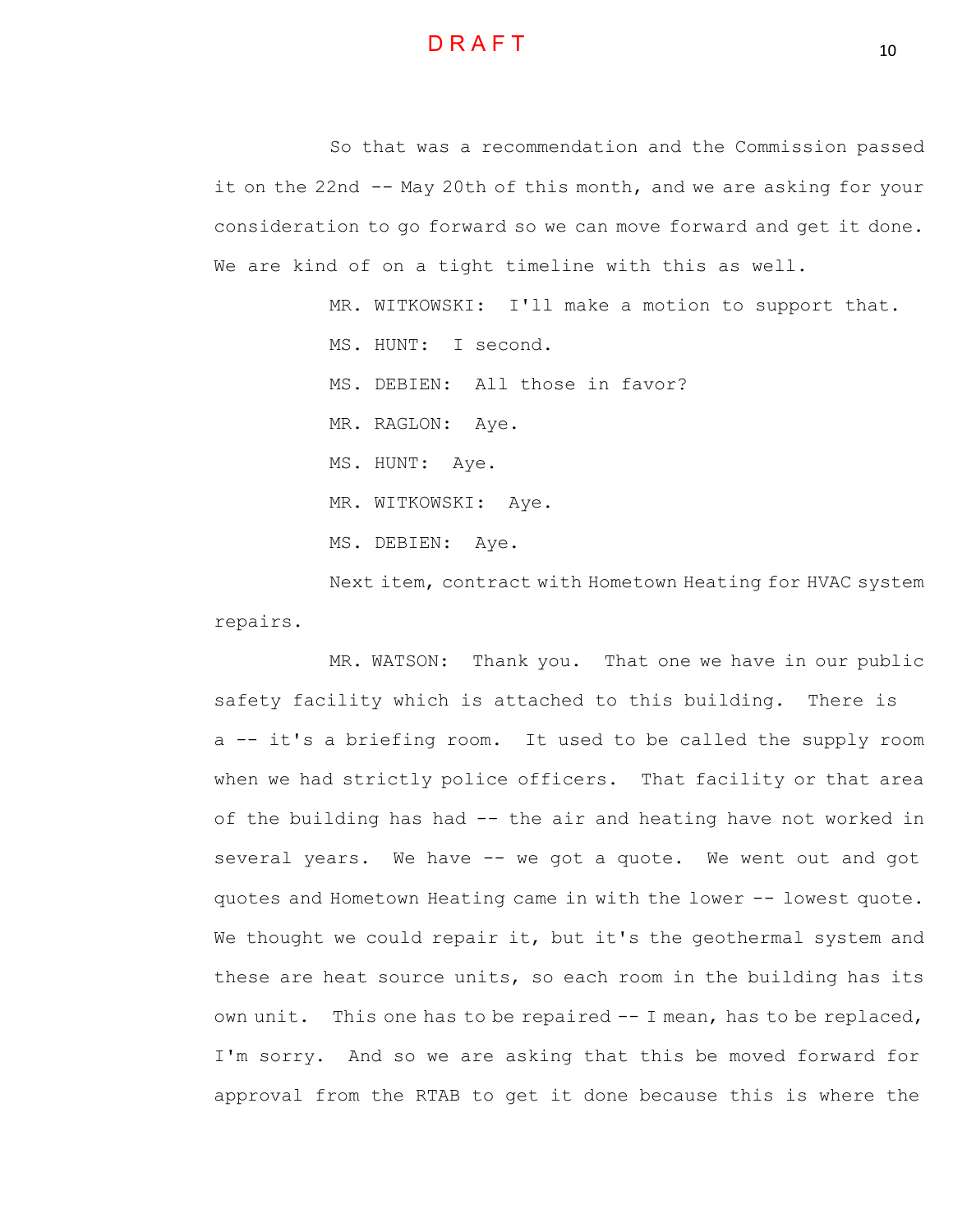officers spend a lion's share of their time coming in writing reports, coming in and they are fully clothed. And, honestly, I mean, not fully clothed, they are always clothed, but, I mean, with the gear and stuff that they have on so in the wintertime it's brutally cold down there because the door is always open and there is no way -- the climates are brutal in there during the wintertime as well as during the summer. When it gets 80, 90 degrees in there and they are fully geared up, it's kind of difficult. So we have the flexibility to get this done and we are asking for the approval of the RTAB.

MR. WITKOWSKI: This is for next year's budget?

MR. WATSON: It probably will be next year's budget because it's so close.

MS. DEBIEN: I'll entertain a motion to approve the contract with Hometown Heating for HVAC system repairs.

MR. RAGLON: I so motion.

MS. HUNT: I second.

MS. DEBIEN: All those in favor?

MR. RAGLON: Aye.

MS. HUNT: Aye.

MR. WITKOWSKI: Aye.

MS. DEBIEN: Aye.

Next item on the agenda, rescind the EM Order Number 13-14. Mr. Watson, please provide a summary.

MR. WATSON: If it would please the RTAB, I kind of want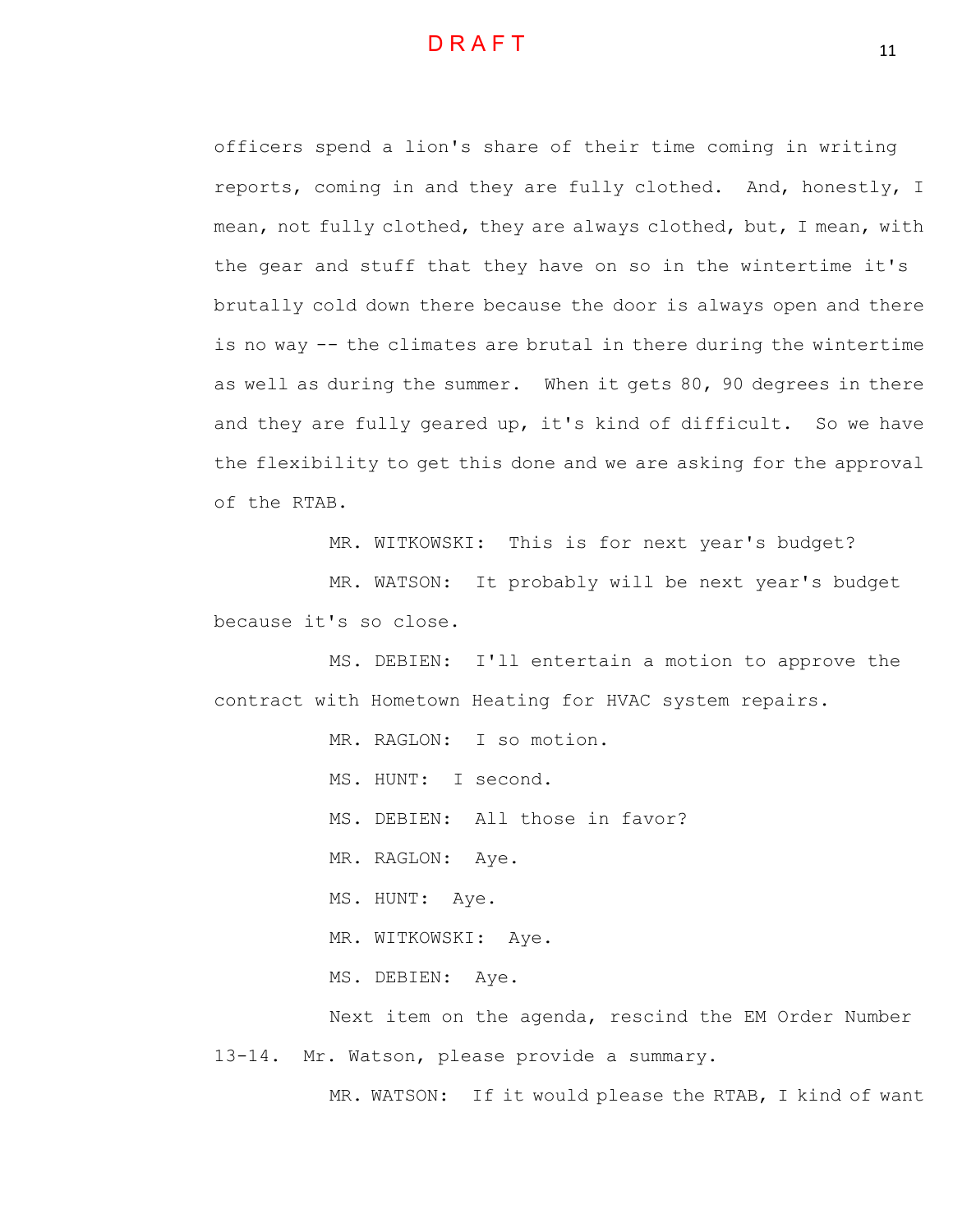to do both of these together because they are kind of talking about the same thing. We have been fortunate enough to have, from a fiscal standpoint, after Mr. Saunders got here, and, you know, when Mr. Harrison and subsequently Mr. Saunders, we have reduced our labor force. The labor force is down considerably. And what this -- these two orders did was provided furlough days for all employees, nonunion specifically in this one. The other non-non-union people, the union people that we have, we are dealing with them through the negotiated CBAs. So we've already taken care of ASME and what I'm asking for consideration of this Board is that we rescind these orders which actually gave the employees furlough days and in the new -- in the coming year we will be able to handle it. Initially it was about \$180,000, \$170, \$180,000 total. Again, with ASME, ASME asked for no holidays. And we are going into negotiations with the public safety department next -- in August, so next month really. But what I'm asking is that this be rescinded.

The total cost of the holidays for the nonunion people is about \$25,000 for the entire year and we are -- we can accommodate that in this year.

> MR. WITKOWSKI: Is that built on your new budget? MR. WATSON: Yes.

MR. WITKOWSKI: Okay, I'll make a motion then to approve it.

MS. HUNT: I second.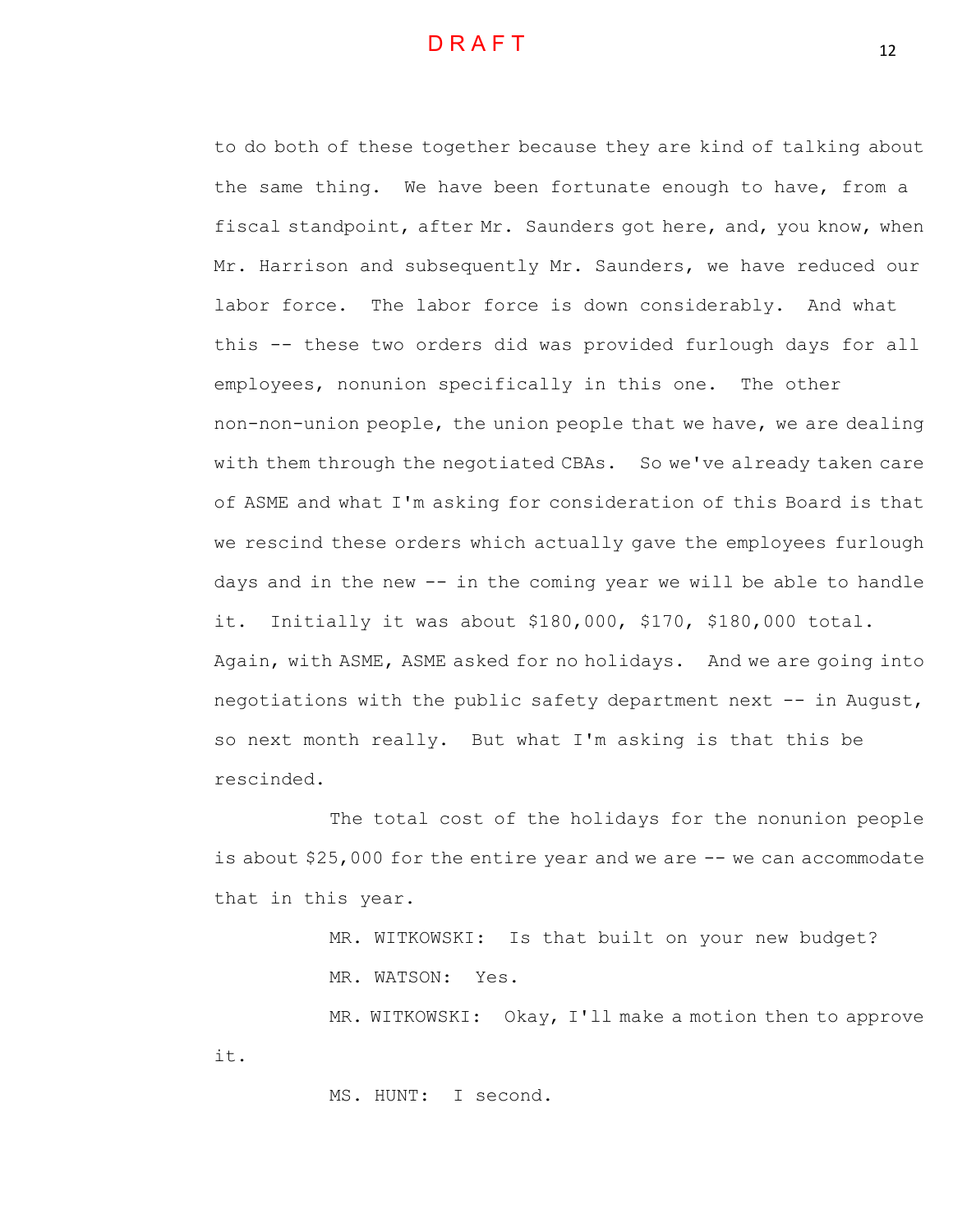MS. DEBIEN: All those in favor?

MR. RAGLON: Aye.

MS. HUNT: Aye.

MR. WITKOWSKI: Aye.

MS. DEBIEN: Aye.

MR. CLINE: May I interject, just one clarification, just as a reminder, with this, your vote is actually a -- will be presented as a recommendation to the State Treasurer to rescind these orders and then the State Treasurer makes the final approval of that, so I just wanted everyone to be clear on that.

And, just for clarity, are you voting on these collectively or separately?

MS. DEBIEN: I'll entertain a motion to approve EM Order Number 13-14 and EM Order Number 13-16.

MR. RAGLON: Collectively.

MS. DEBIEN: Collectively.

MR. RAGLON: Want us to vote on that again?

MR. CLINE: Yes.

MR. RAGLON: Okay, I motion that we approve EM-14 -- EM-14-13 and 14-16.

MR. WATSON: They are 13-14 and 13-16. We will get you.

MR. RAGLON: Aye.

MS. HUNT: Aye.

MR. WITKOWSKI: Aye.

MS. DEBIEN: Aye.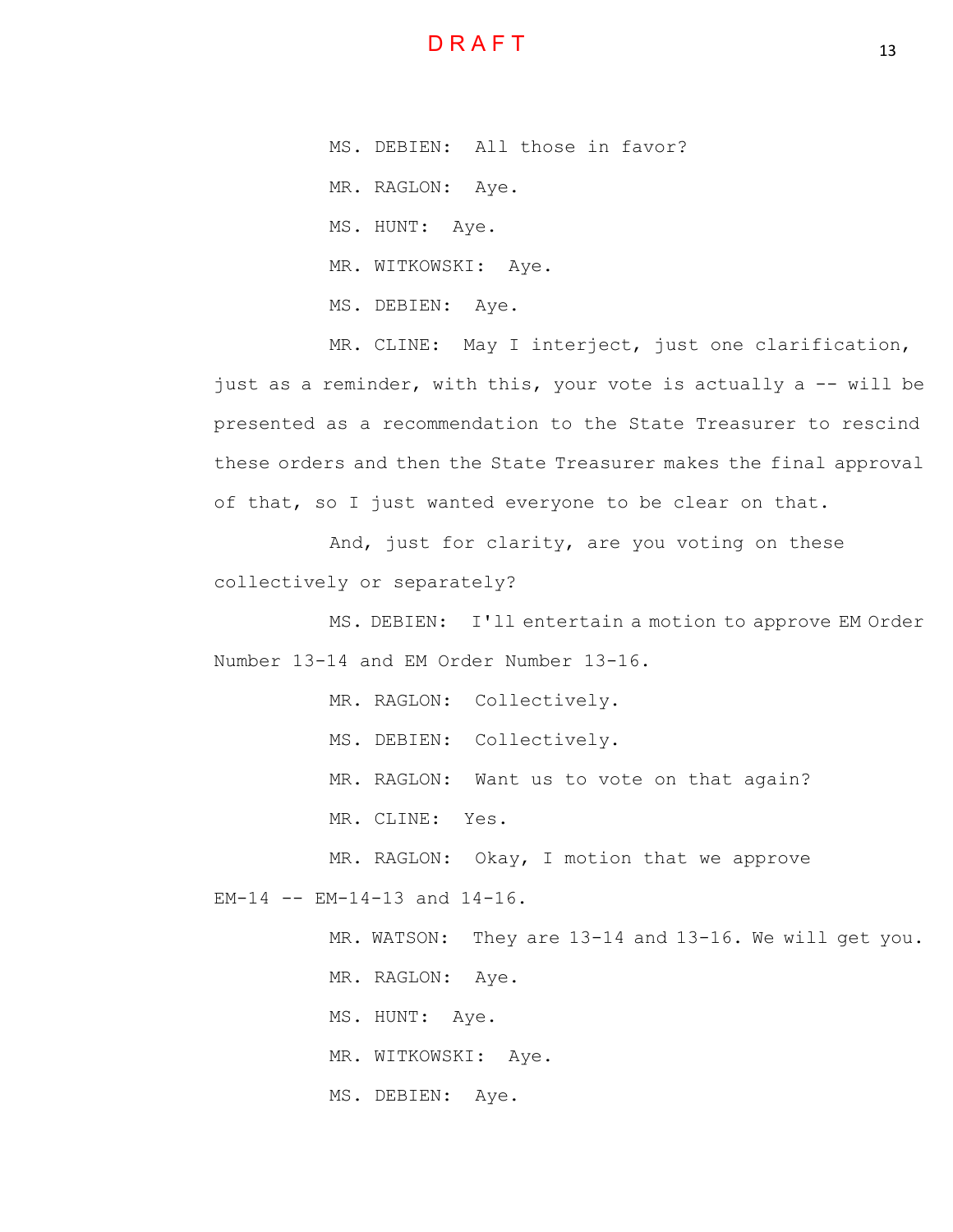Next on the agenda, would you like to put those together or separate?

MR. CLINE: Perhaps we should do them separately.

MS. DEBIEN: Resolution Number 2016-1 recommending termination of the receivership. Mr. Cline, provide a summary.

MR. CLINE: As you know, we have been working with the City as the RTAB and as the Department of Treasury for a couple years now and things have progressed very well I think over time. We have built a very good working relationship with Mr. Watson and the City Commission and all the staff and everything.

A few months ago the Board approved a very positive annual evaluation for the City of Benton Harbor and in reflection, now that we have a new budget underway and a few things have been kind of wrapped up at the City, internally treasury has felt that perhaps it would be a good time to consider termination of receivership for the City. We wanted to at least give the RTAB the opportunity to make a recommendation on that.

Now, under Public Act 436 the final decision to terminate receivership and theoretically remove the RTAB solely rests with the Governor so the final decision would be his. But we believe that it would be appropriate for this Board to vote on a resolution that could be presented to the Governor, so one has been prepared and presented to you for your consideration. And if you choose to act on it, then we will go from this meeting to the Governor's office for a final decision to be rendered.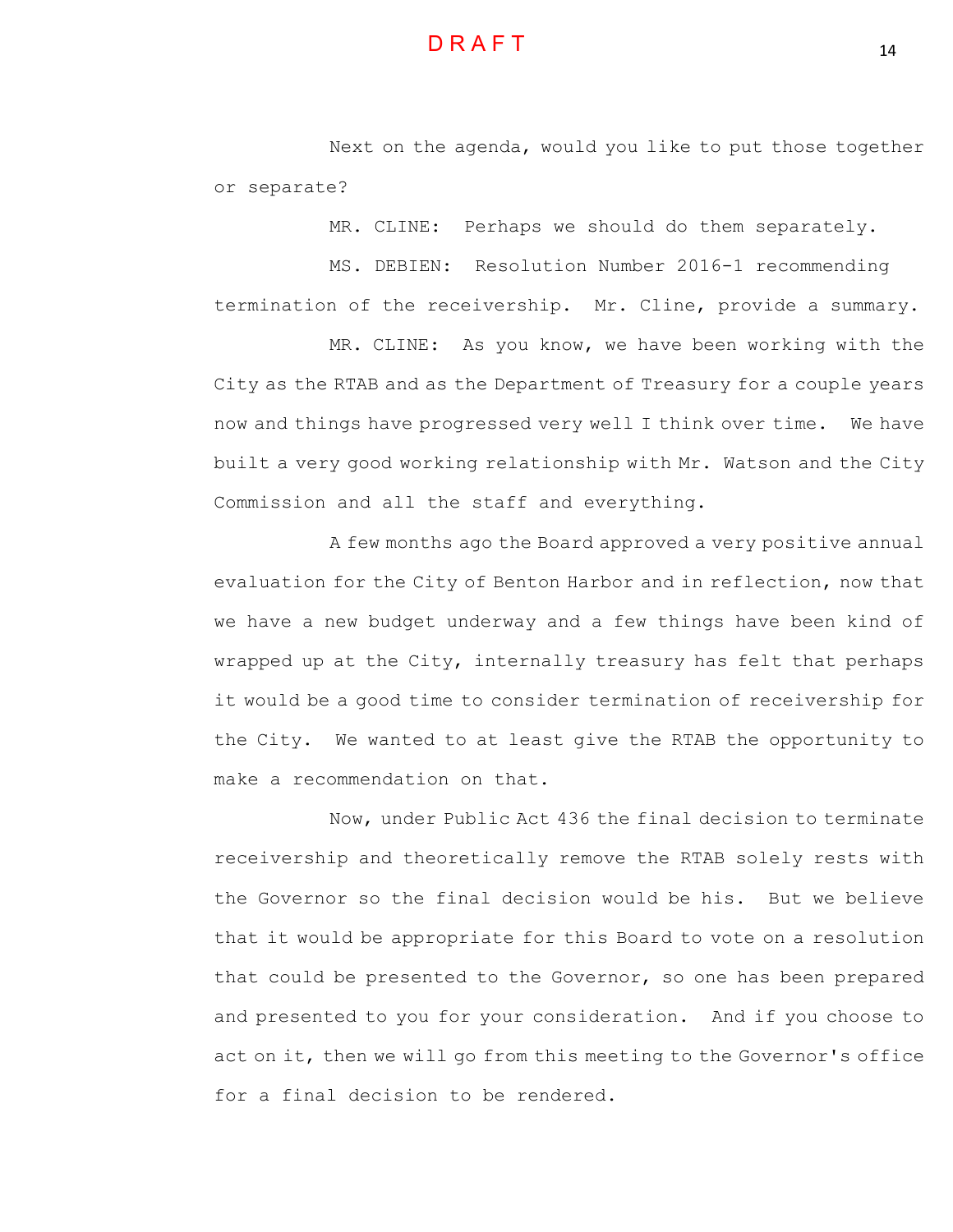MR. WITKOWSKI: I had a chance to sit on the initial review committee, goes back a number of years, and at that time the finances were in dire straits. Darwin, you were employed with the City. The City was I think about \$3 million in the hole at that time.

MR. WATSON: About \$4.2 million, yeah.

MR. WITKOWSKI: Money and the thing that had bothered me when I sat throughout review committees is money that was supposed to go to the pension fund never made it, money that was supposed to go to the streets never made it. It just -- they were trying to keep the general operations afloat, which was a disservice to retirees, to the library, to Dollar Ride, to the streets, et cetera. So at that point I agreed that something had to be done otherwise Benton Harbor was headed for bankruptcy.

In the meantime, the City of Benton Harbor has done a phenomenal job. The milage rate is 6% less than what it was. You are positive in every accounts I looked at. The one I was most worried about was the water fund. Even with that bond payment, it was a major customer, we have been able to produce a surplus. And, as we talked about earlier, my office billed back the City on a monthly basis \$20, \$30, \$40, \$50,000. In the past it was not uncommon for the City never to have those funds and every May when we sent out delinquent tax claims we would pull it back, which is not how we want to operate. And the last three years that has not the case. We bill the City and they pay it right away and that is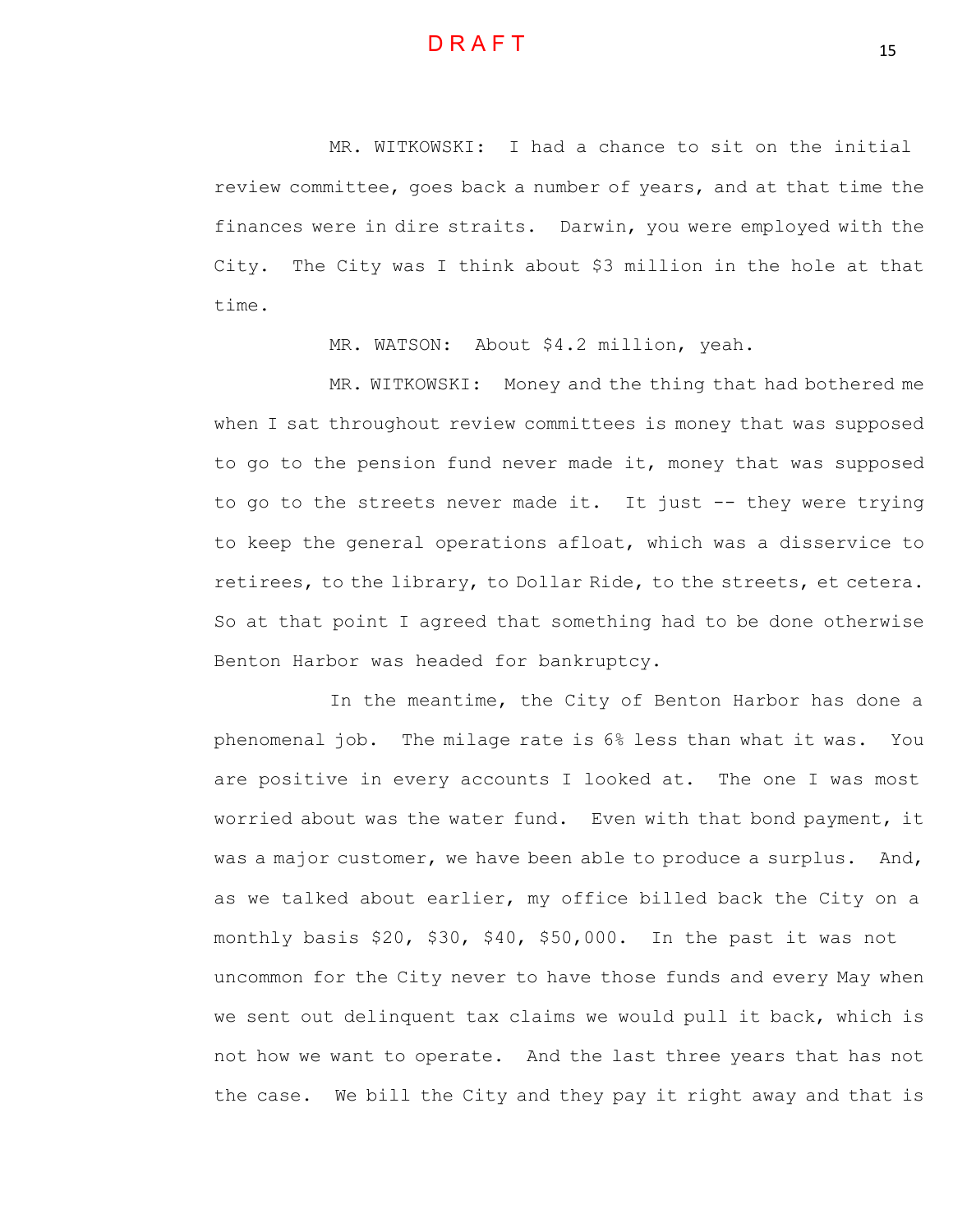phenomenal.

So, with that in mind, I would be happy to make the motion and RTAB and hopefully the Governor agrees and allows the City to go back under total control.

MS. HUNT: Being a resident of Benton Harbor, I'm very proud to say I'm glad to see they have gone from the gray to the black and kudos to all of those that made that possible and I'm glad to be a part of the RTAB team to see that to come to fruition, so congratulations to the City of Benton Harbor.

MR. RAGLON: I too would add my congratulations to the City of Benton Harbor, particularly the City officials. I know when we came into fruition there was a lot of trepidation on the part of some of the City officials. As a matter of fact, they came to the first meeting and expressed that.

At this point I'm glad to say we really had an outstanding working relationship with those officials and the City has done an outstanding job in getting back to where you are today. And I think, as Sharon said, all of us are proud to have served on this Board and been to some small extent responsible for the success of the City. I know when I go someplace and people ask me where I'm from I'm proud now to say I'm from the Benton Harbor Area and they know where it's at.

MS. DEBIEN: I'm happy to entertain a motion to approve the Resolution Number 2016-1 recommending a termination of the receivership.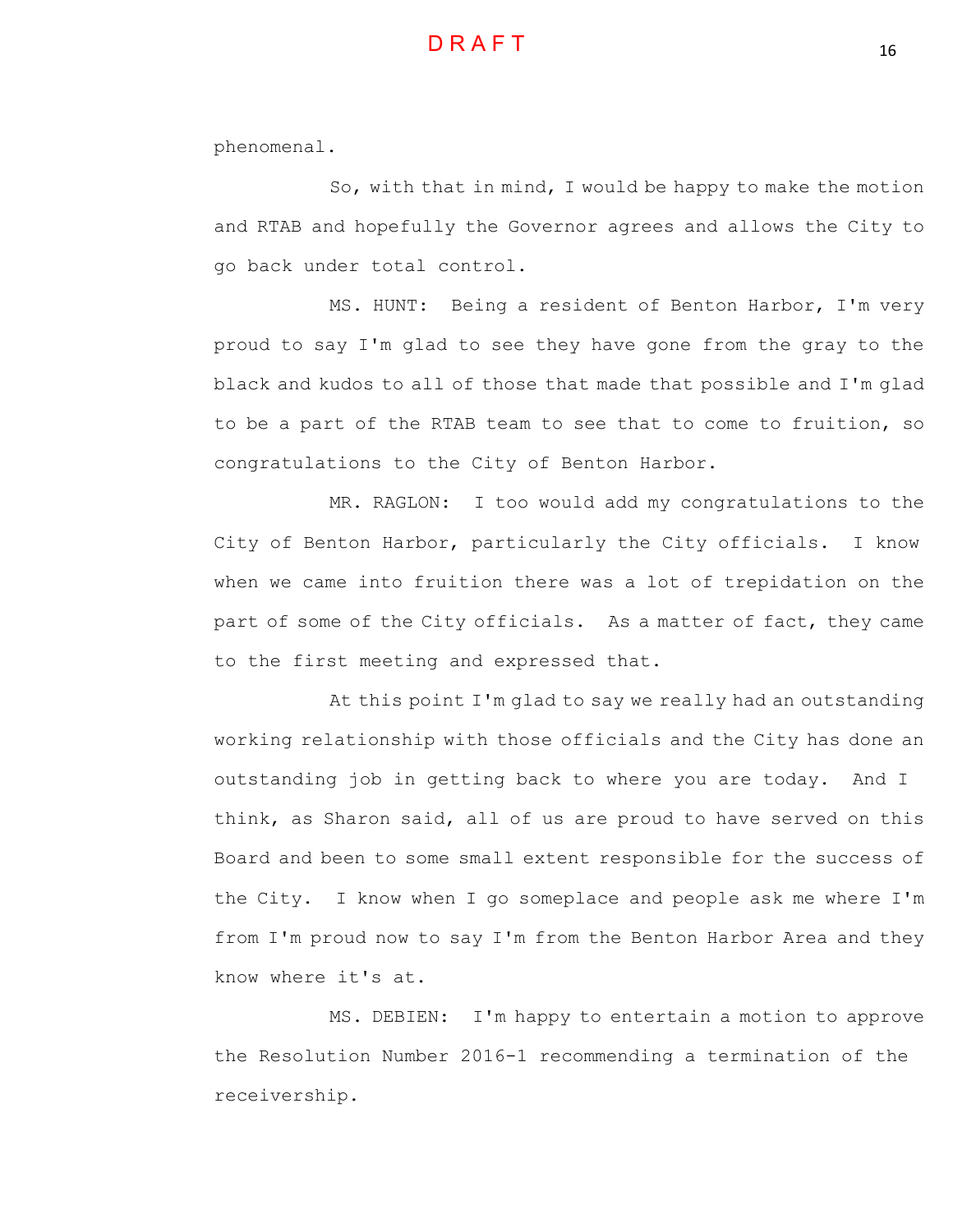

MS. HUNT: I second that.

MR. WITKOWSKI: No, you make the vote because you live in the City. You should make it.

MS. HUNT: I'd like to entertain a motion to approve the Resolution 2016-1 recommending the termination of the receivership forward.

MR. RAGLON: I second that motion.

MS. DEBIEN: All those in favor?

MR. RAGLON: Aye.

MS. HUNT: Aye.

MR. WITKOWSKI: Aye.

MS. DEBIEN: Aye.

Next item on the agenda Resolution 2016-2. Mr. Cline?

MR. CLINE: Yes. This is sort of a companion task to the prior motion. And admittedly it's somewhat convoluted, but, as you're all aware of, if the receivership of the City is ended, the emergency manager orders that have been issued barring any additional action of the State Treasurer under Public Act 436 remain in place for one year from that date forward.

The final order that requires the City to interact with RTAB needs to be adjusted so duties of the City officials are outlined but removes all references of the RTAB being in place. So we would need to make a recommendation to the State Treasurer in this case to amend that order so it would be in place for the following year.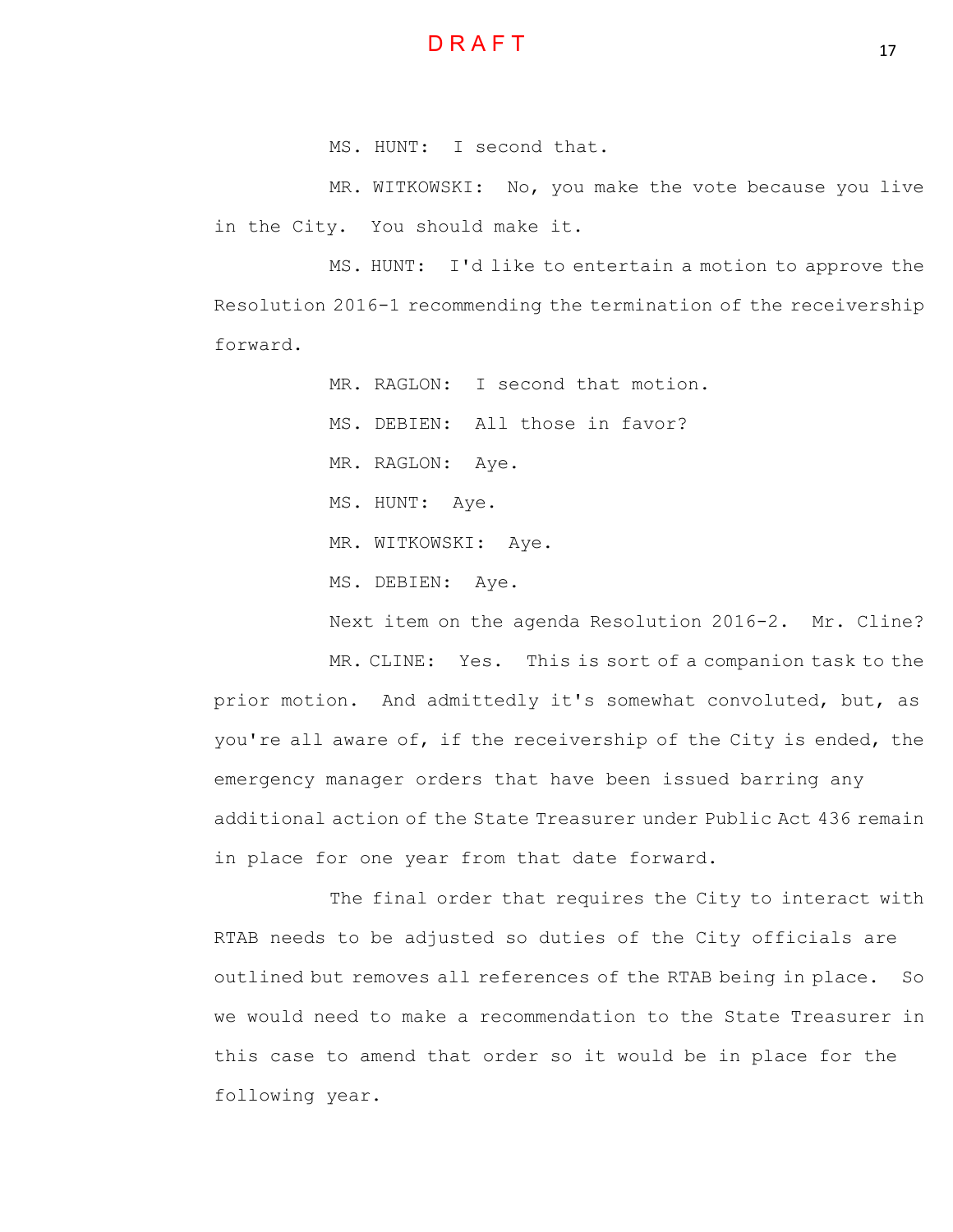

If the Governor removes the City from receivership, and that is how the City would finish up, and then at the end of that year those will expire. So you have before you a resolution, a recommended resolution of the State Treasurer to make that amendment.

MS. DEBIEN: I'll entertain a motion to approve Resolution 2016-2 amending EM Order 14-31.

> MR. WITKOWSKI: I'll make that motion. MS. HUNT: I'll second. MS. DEBIEN: All those in favor? MR. RAGLON: Aye. MS. HUNT: Aye. MR. WITKOWSKI: Aye. MS. DEBIEN: Aye.

Next on the agenda are the nonaction items, the budget to actual report for April 2016 and May 2016 have been received and filed.

And the next item is City Manager update.

MR. WATSON: And a number of the items that were included in the update have been acted on by the RTAB, and thank you for your vote of affirmation for that.

I also want to take the opportunity to introduce to the RTAB and those here our new finance director, Mrs. Deborah Romaneschi, who is in the back. She has been with us since June the 6th, I believe, and she is working very closely. Plante Moran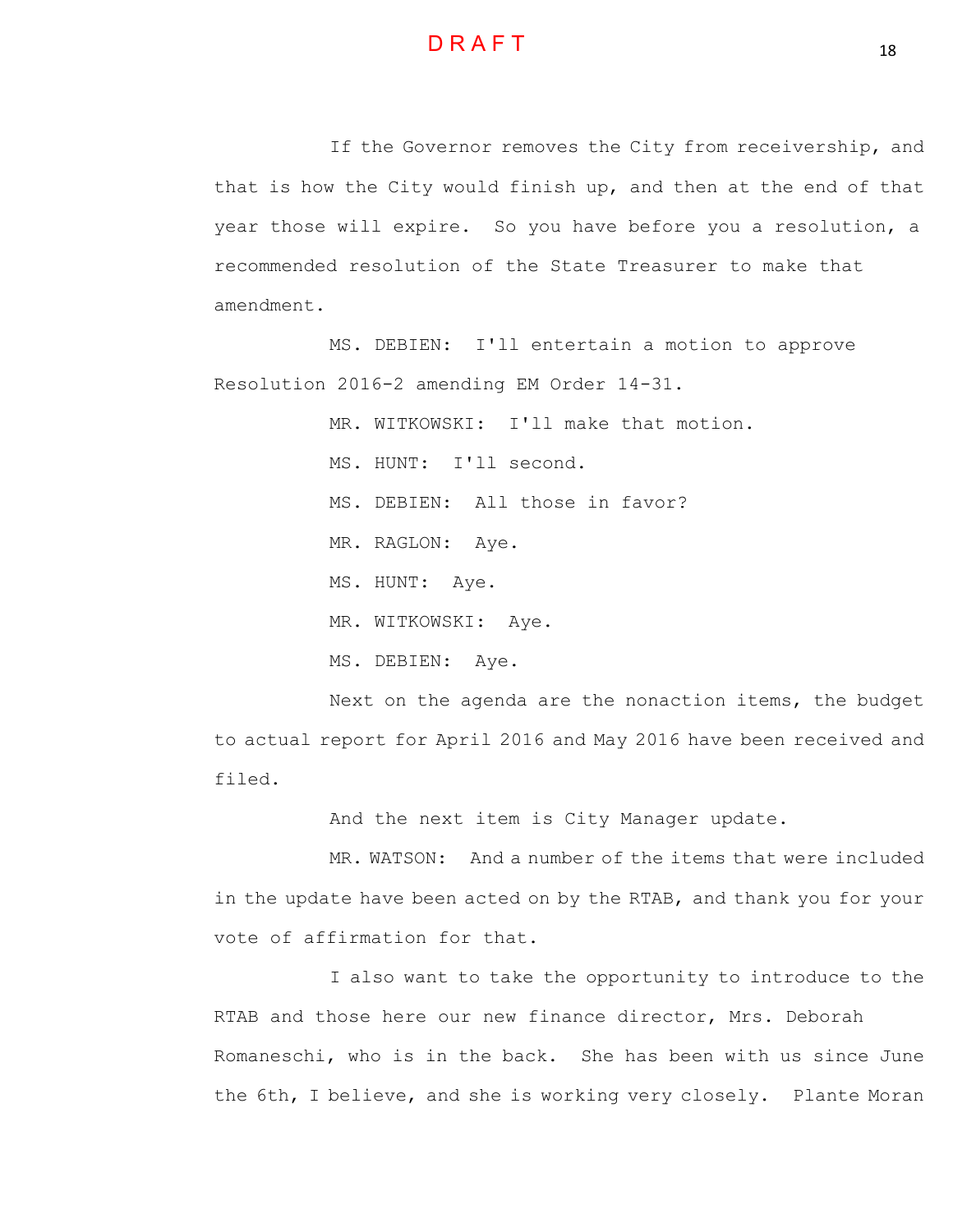

is still here. Mrs. Hildebrand is still working in an advisory kind of capacity to help get her through this. This is kind of a weird time to come on board because we are closing out the books for this year, getting ready for the audit, so trying to get her feet up under her and everything. But you will see Deb. For those who come into City Hall, Deb will be here and acting in the capacity as finance director.

Lastly, just in light of the resolution that was passed, I want to say thank you to, you know, the State and the persons who served on the RTAB. Whatever happens regardless, if the Governor does it or doesn't, I just want to say openly thank you for your support and your help. A lot of times with things that go on just as a listing here sometimes, so thank you.

And that's it. That's it for me.

MR. CLINE: We had no individuals signed up for public comment.

MS. DEBIEN: And we will move to Board comment.

MR. WITKOWSKI: No. I said what I had to say. I'm fine.

MS. HUNT: I'm good.

MR. RAGLON: I'm done.

MS. DEBIEN: Okay, I'll entertain a motion to adjourn.

MR. RAGLON: Make a motion that we adjourn.

MS. HUNT: And I second.

MS. DEBIEN: All those in favor?

MR. RAGLON: Aye.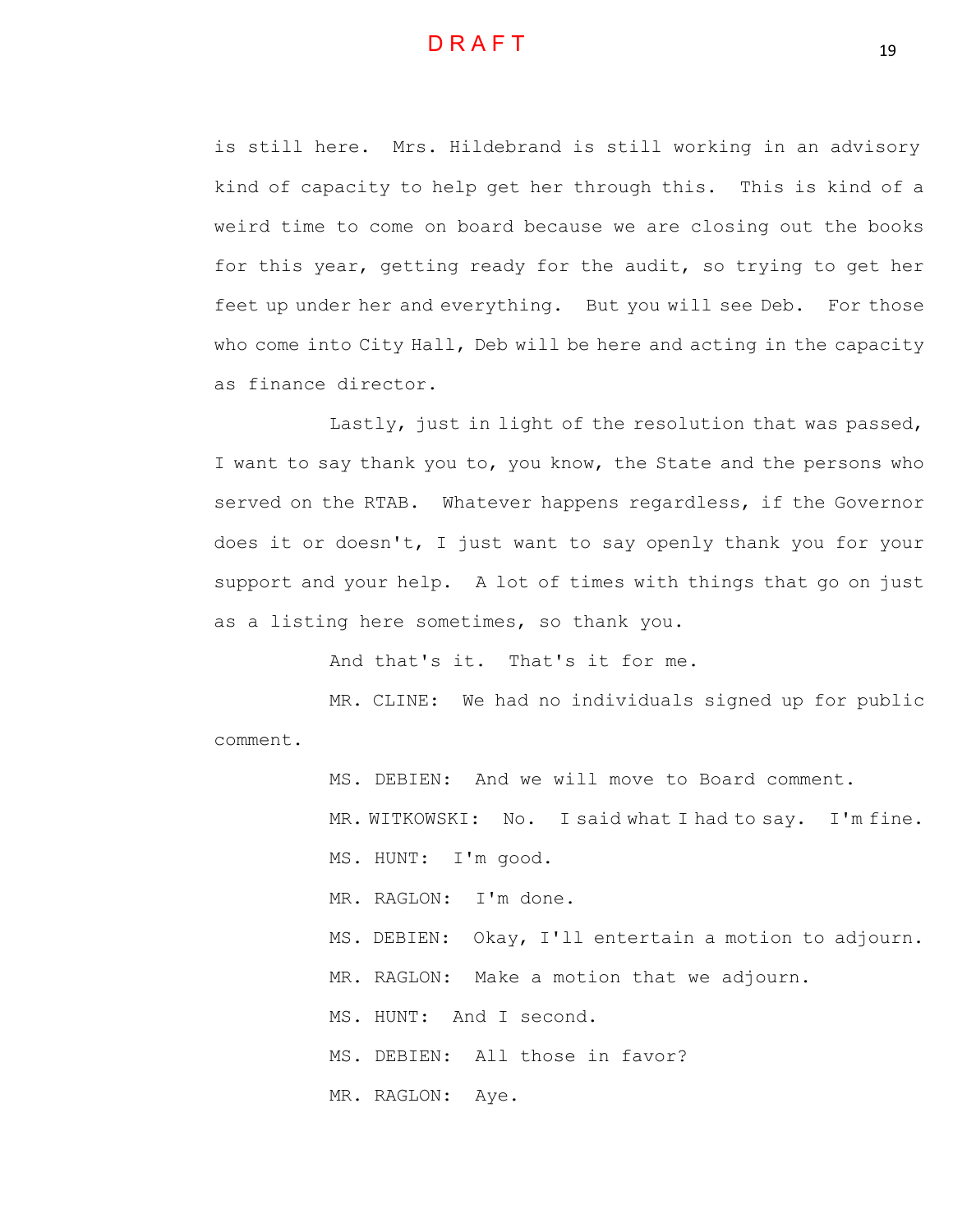# D R A F T

MS. HUNT: Aye. MR. WITKOWSKI: Aye. MS. DEBIEN: Aye. RTAB meeting is adjourned at 1:25. (Hearing adjourned at 1:25 p.m.)